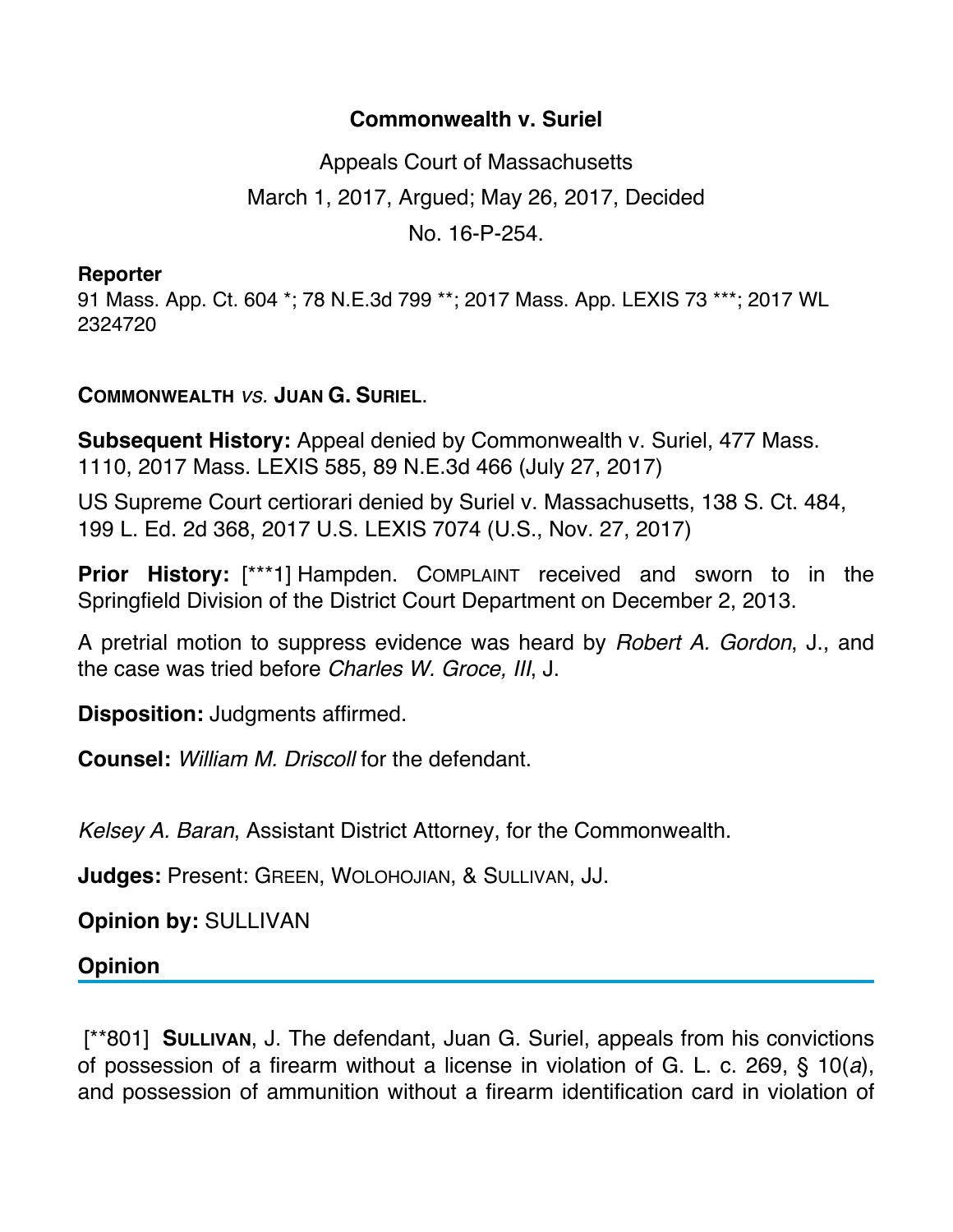G. L. c. 269,  $\S$  10( $h$ )(1).<sup>1</sup> He contends that his motion to suppress should have been allowed because the police lacked reasonable suspicion to conduct an investigatory stop. We affirm.

*Background*. We recite the motion judge's factual findings, supplemented by uncontroverted evidence in the record that is consistent with those findings. See *Commonwealth* v. *Edwards*, [\*605] 476 Mass. 341, 342, 67 N.E.3d 1224 (2017). On November 30, 2013, at about 5:30 P.M., a police officer from the narcotics division of the Springfield police department was surveilling a local barbershop. The narcotics [\*\*\*2] officer was parked across the street from the barbershop, in the parking lot of Springfield Technical Community College on State Street. At around 6:20 P.M., the narcotics officer saw two men go into the barbershop. A short time later, another man, later identified as codefendant Glidden Gotay, went into the barbershop holding a blue bag. The three men were talking by the front door, and a fourth man, later identified as the defendant, joined the conversation. The men then went into a back area of the barbershop, out of sight of the narcotics officer. Within a short period of time, the four men came out of the barbershop, walked about ten to fifteen feet down the driveway next to the barbershop, and began to talk.2 Another man, later identified as codefendant Jose L. Vicente, remained at the head of the driveway near the street and sidewalk. The narcotics officer then saw Gotay hand a gun to one of the two men, who handed it back to Gotay. Gotay next handed the gun to the defendant. The defendant then put the gun inside his jacket. The entire transaction took a matter of seconds.

The men then went their separate ways in separate cars. The defendant drove away in a motor vehicle (a Saturn) operated [\*\*\*3] by Vicente. While observing the meet-up, the narcotics officer had given support officers a running description of what he saw, including the make, model, color, and license plate of the Saturn.

When support officers spotted the Saturn, they drove in front of it, positioning their unmarked cruiser so that the Saturn had to stop. When one of the support officers approached the Saturn, he noticed the defendant "looking down to his right, and gesturing feverishly to the right side of his seat with his arm." That officer shouted for the defendant to show his hands. The defendant made eye contact with the officer, while still reaching down to the right side. The support officer continued to approach the Saturn and, with the help of another support officer, "extracted" the defendant from the car. A search of the Saturn revealed a .22 caliber Smith &

<sup>1</sup> A third charge of receiving stolen property over the value of \$250 in violation of G. L. c. 266, § 60, was nol prossed.

<sup>&</sup>lt;sup>2</sup> The area was lit by street lamps and lights from the barbershop.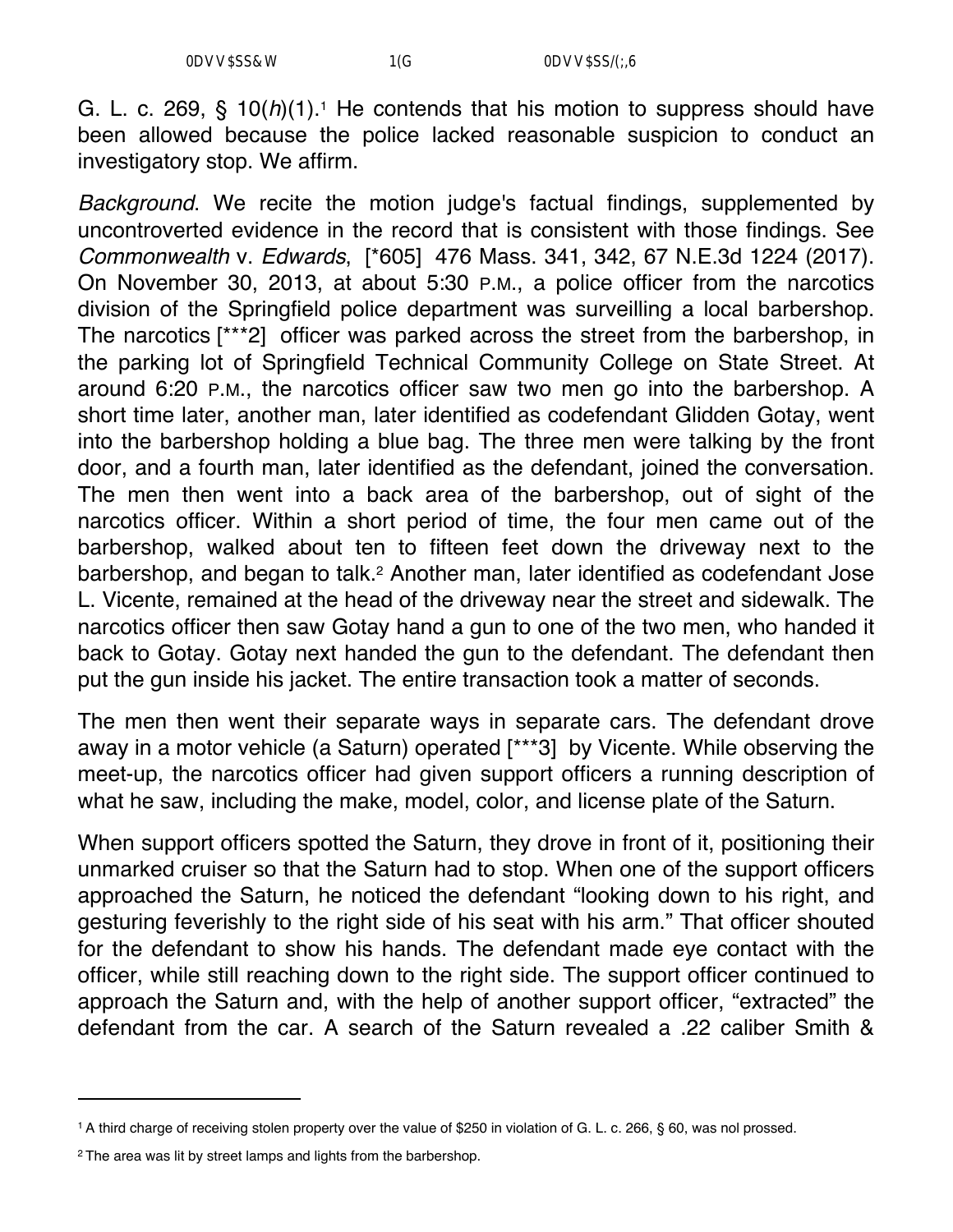Wesson firearm in the passenger's side compartment and a magazine on the passenger's side floorboard.

*Discussion.* 1. *Motion to suppress*. "In reviewing a decision on a motion to suppress, 'we accept the judge's subsidiary findings of fact absent clear error "but conduct an independent review of [the [\*606] judge's] ultimate findings and conclusions of law." ' " [\*\*\*4] *Commonwealth* v. *Jessup*, 471 Mass. 121, 129, 27 N.E.3d 1232 (2015), [\*\*802] quoting from *Commonwealth* v. *Scott*, 440 Mass. 642, 646, 801 N.E.2d 233 (2004).

2. *The stop*. A stop of a motor vehicle is justified if "the police [have] a reasonable suspicion, based on specific, articulable facts and reasonable inferences therefrom, that an occupant of the … [car] had committed, was committing, or was about to commit a crime." *Commonwealth* v. *Alvarado*, 423 Mass. 266, 268, 667 N.E.2d 856 (1996). "An officer's suspicion must be grounded in '"specific, articulable facts and reasonable inferences [drawn] therefrom" rather than on a "hunch."'" *Edwards*, 476 Mass. at 345, quoting from *Commonwealth* v. *Lyons*, 409 Mass. 16, 19, 564 N.E.2d 390 (1990). Here, a stop in the constitutional sense occurred when the police cruisermoved in front of the Saturn and stopped it. See *Edwards*, *supra*.

The defendant contends that the police lacked reasonable suspicion to stop the Saturn based on the surveillance information relayed by the narcotics officer. He points out that there is no evidence in the record to suggest that the location was known to police for illegal gun sales. There was no explanation of the reasons for the surveillance. Similarly, none of the men involved was known to the police. The defendant further contends that the fact that the gun was transferred to the defendant by another does not give rise to reasonable suspicion, because ownership of a gun is not in and of itself illegal. See *Alvarado, supra* at 269 ("Carrying [\*\*\*5] a gun is not a crime. Carrying a firearm without a license [or other authorization] is"). "The mere possession of a handgun [is] not sufficient to give rise to a reasonable suspicion that the defendant was illegally carrying that gun." *Commonwealth* v. *Couture*, 407 Mass. 178, 183, 552 N.E.2d 538 (1990).

As in *Edwards*, however, there is more to this case than mere possession of a gun.3 Here there was a transfer of a gun. The timing of the men's arrival permitted the narcotics officer to infer that the men met by prearrangement. None of the men stayed to get a haircut or for any other reason unrelated to this transaction. After speaking briefly at the back of the barbershop, they left and walked together down

<sup>3 &</sup>quot;[W]hen … police observations are coupled with other factors, there may be reasonable suspicion of a crime." *Commonwealth* v. *DePeiza*, 449 Mass. 367, 373, 868 N.E.2d 90 (2007). See *Edwards*, 476 Mass. at 346-347.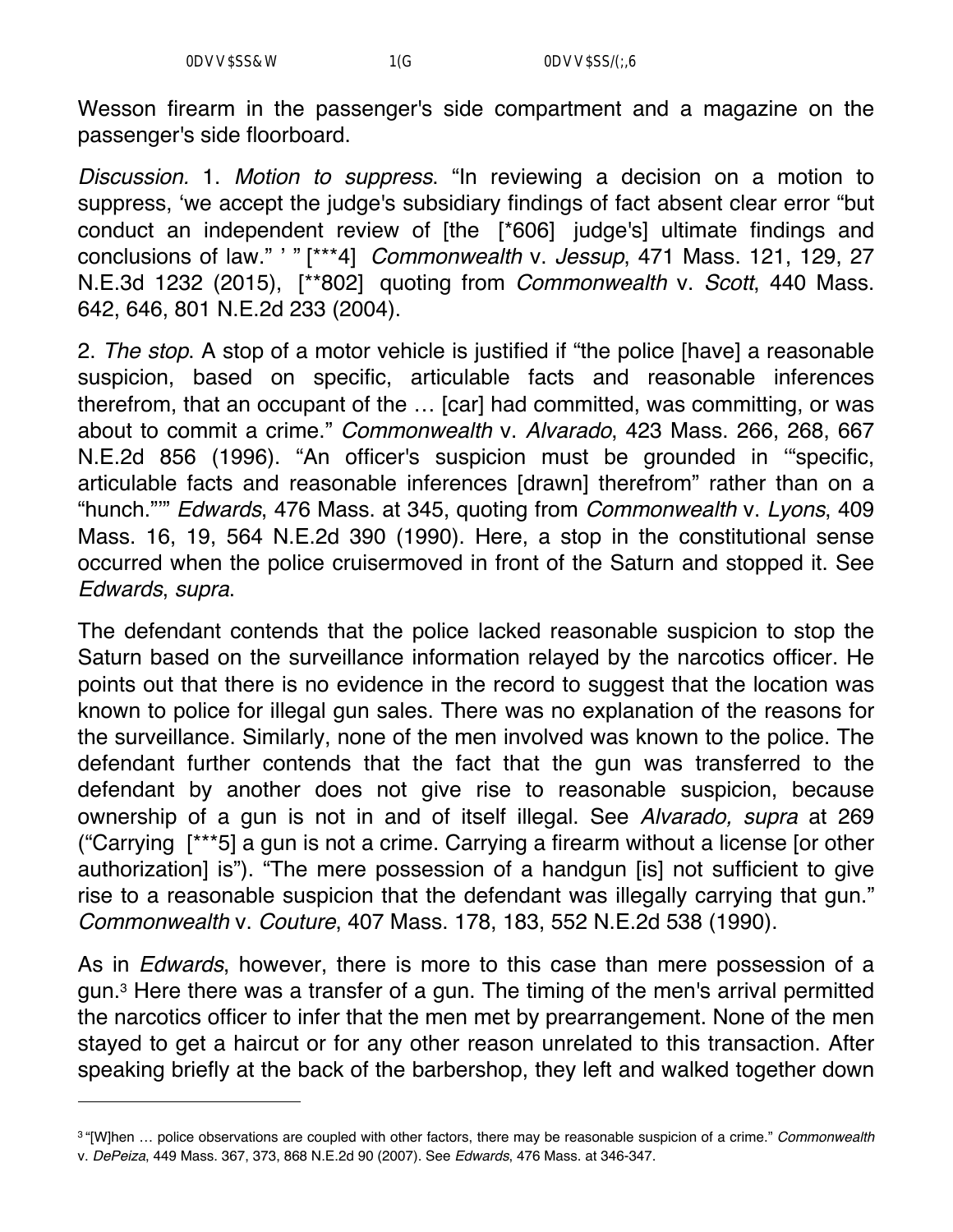a nearby driveway, which was sheltered from view. One man stayed at the head of the driveway. The narcotics officer could infer that he served as a lookout. A gun was passed from hand to hand in a matter of seconds and [\*607] pocketed, followed by a prompt departure by all of the men.

The circumstances of the transfer of the gun give rise to reasonable suspicion, not a mere hunch. The participants chose to leave the barbershop, where what they were doing could be witnessed, and to move outside to a secluded area. They hastily transferred [\*\*\*6] the gun and left immediately. "[T]he officer 'could reasonably infer from the conjunction of these facts that criminal activity might be afoot.'" *Edwards, supra* at 347, quoting from *Commonwealth* v. *Thompson*, 427 Mass. 729, 734, 696 N.E.2d 105, cert. denied, 525 U.S. 1008, 119 S. Ct. 524, 142 L. Ed. 2d 435 (1998).

The location of the transaction also matters. In this case, the transfer occurred in a driveway in the early evening, not in a building housing a business dedicated to the sale, rental, or lease of firearms during customary business hours.4 There was reason [\*\*803] to suspect that this was not a lawful commercial sale.

The defendant points out that not all sales or transfers must be made by a licensed gun dealer, relying on G. L. c. 140, § 128A.<sup>5</sup> This is undoubtedly true, but the fact that the transfer might have been lawful does not mean that the officers lacked reasonable suspicion that it was not. See *Commonwealth* v. *Rivas*, 77 Mass. [\*608] App. Ct. 210, 218, 929 N.E.2d 328 (2010), quoting from *Commonwealth* v. *Deramo*, 436 Mass. 40, 44, 762 N.E.2d 815 (2002) ("[T]he police officer was not required to 'exclude all possible innocent explanations of the facts and circumstances'"). Reasonable suspicion does not mean absolute certitude; it means facts that would cause an officer to draw the reasonable

<sup>4</sup> A person who intends "to sell, rent or lease firearms, rifles, shotguns or machine guns, or to be in business as a gunsmith" must have a license to do so. G. L. c. 140, § 122, as amended by St. 1957, c. 688, § 5. "Every license shall specify the street and number of the building where the business is to be carried on, and the license shall not protect a licensee who carries on his business in any other place." G. L. c. 140, § 122, as amended through St. 1998, c. 180, § 10.

<sup>5</sup> As is pertinent here, and as in effect at the time, that statute permitted an individual who is not a licensed gun dealer to sell or transfer up to four firearms in a calendar year, provided that (1) the seller has a firearm identification card or a license to carry firearms, or is otherwise exempted or authorized by the statute; and (2) the purchaser has a permit to purchase and a firearm identification card, license to carry firearms, or is an exempt person, as defined in the statute. G. L. c. 140, § 128A. In addition, "[a]ny sale or transfer" pursuant to § 128A must comply with the provisions of G. L. c. 140, § 131E. G. L. c. 140, § 128A, inserted by St. 2014, c. 284, § 29. The requirements of § 131E are strict. A firearm may be purchased "only upon presentment of: (i) a valid Class A or Class B license to carry firearms issued under section 131; or (ii) a valid firearm identification card issued under section 129B together with a valid permit to purchase a firearm issued under section 131A; or (iii) a valid permit to purchase a firearm issued under section 131A together with valid proof of exempt status under section 129C." G. L. c. 140, § 131E, as amended through St. 1998, c. 180, § 45. There was nothing in the brief encounter in the driveway that suggested that any of the statutory requisites had been met. From what the narcotics officer could observe, the transfer of a gun was made without any presentment of proof of licensure, authorization, or exempt status.